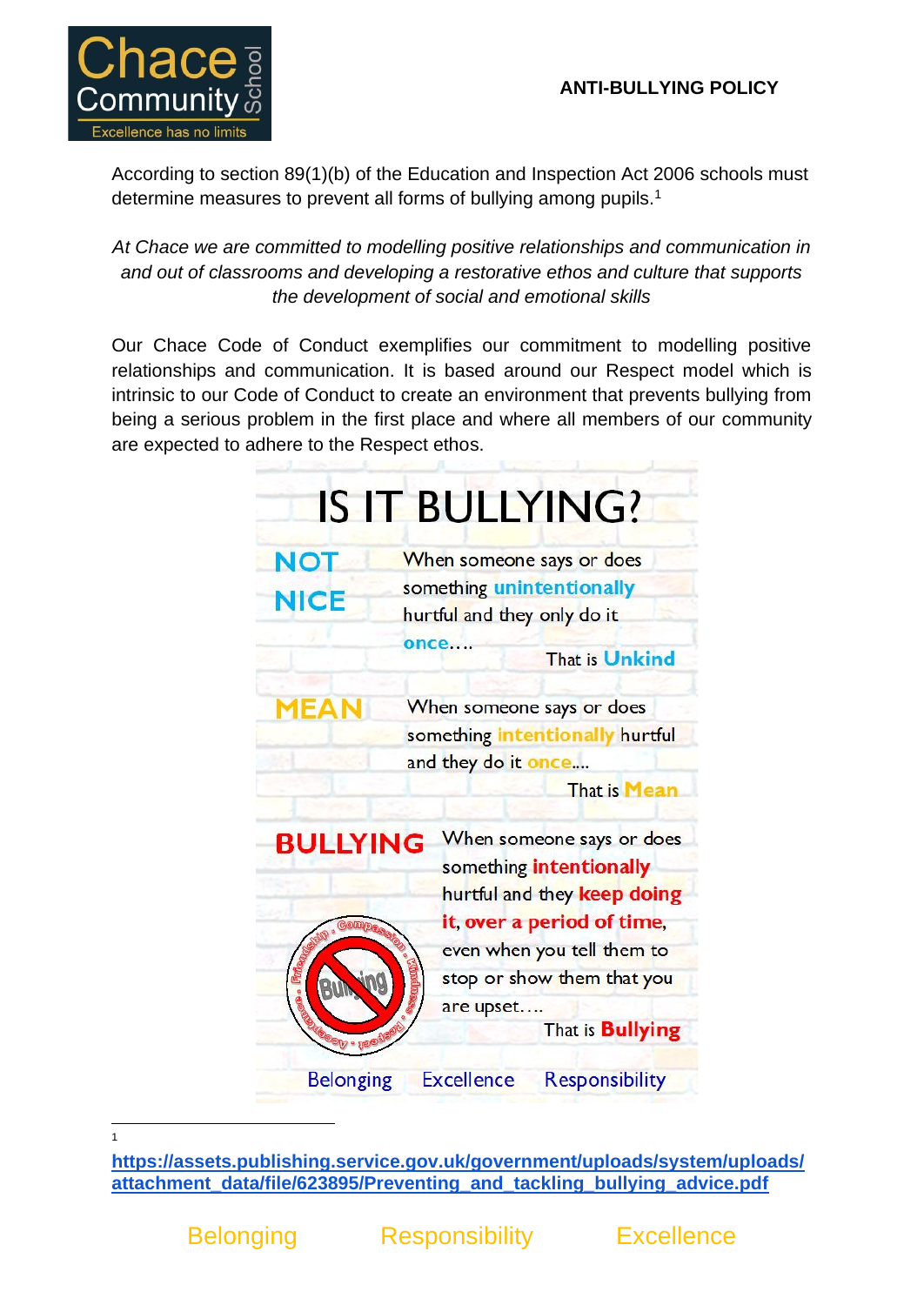## **This isn't bullying:**

- Falling out with peers including friends.
- Arguments between peers including social media.
- Banter where both sides are engaging with each other.

#### **What bullying can include:**

- Repeated isolation intending to hurt someone emotionally and involving and encouraging others to isolate a pupil or pupils.
- Repeatedly putting pressure on a pupil/s to force them to do something they are not comfortable with.
- Repeatedly approaching peers where there is a history of bullying behaviour (second clear warning).
- Repeatedly intimidating pupil/s by indirectly/directly saying nasty things including on social media.
- Repeatedly physically obstructing to intimidate.

#### **This is bullying:**

- Repeated actions intended to hurt someone either physically or emotionally.
- Often aimed at certain groups, for example on grounds of race, religion, gender, sexual orientation, special educational needs or disabilities, or because a child is adopted, in care or has caring responsibilities. It might be motivated by actual differences between children, or perceived differences.

#### **It takes many forms and can include:**

- Repeated physical assault
- Repeated teasing
- Repeated threats
- Repeated name calling
- Repeated cyber bullying bullying via mobile phone or online make it easy for pupils to report bullying so that they are assured that they will be listened to and incidents acted on. Pupils should feel that they can report bullying which may have occurred outside school including cyber-bullying

#### **Our steps when a student/parent/staff believes bullying is happening:**

At Chace we take tackling bullying very seriously, we aim to have an ethos of good behaviour where pupils treat one another and the school staff with respect because they know that this is the right way to behave.

#### **Steps taken for reported bullying-like behaviour:**

#### *1. First report of UNKIND behaviour:*

- Statement sheet completed by those involved.

# Belonging Responsibility Excellence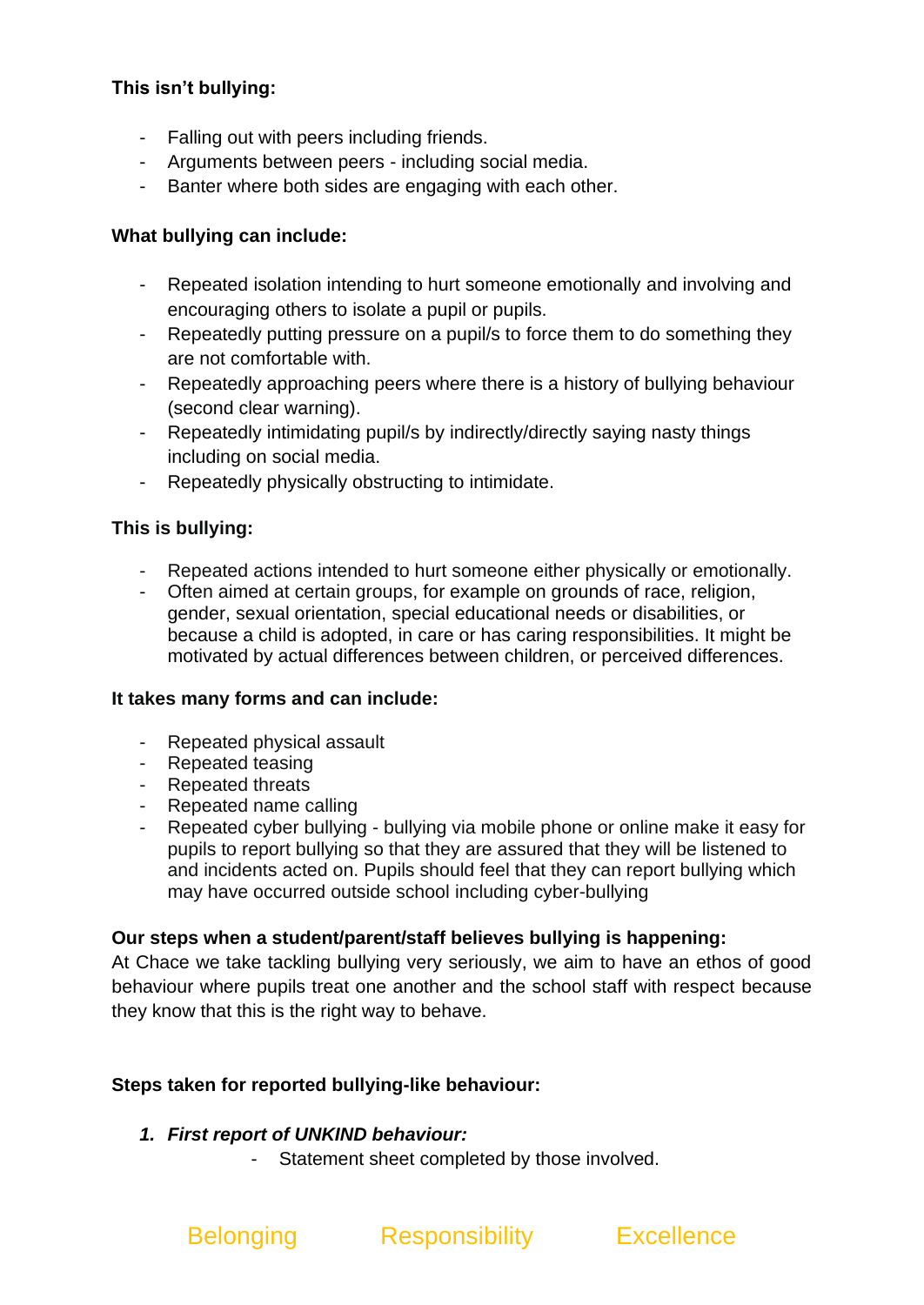- Student(s) spoken with.
- Restorative Justice conversation held if possible.
- Parents informed.
- Appropriate sanction given in line with the behaviour policy.

#### *2. Second report of MEAN (bullying-like) behaviour:*

- Statement sheet completed by those involved
- Student(s) spoken with.
- Considered bullying like behaviour.
- Parents informed.
- Appropriate increased sanction given in line with the Behaviour Policy.
- Safer School Officer if appropriate

#### **3.** *Third report of bullying behaviour:*

- Statement sheet completed by those involved.
- Blue bullying form completed which is then logged and recorded (see appendix)
- Appropriate increased sanction given in line with the behaviour policy recognising that it is a bullying incident.
- Safer School Officer at meeting after relocation/Fixed Term Exclusion.

Dependant on the seriousness of the incidents, we will involve the wider community such as the Police when appropriate. This approach is in cases where bullying is particularly serious or persistent and where a criminal offence may have been committed. We may also work with other agencies and the wider community to tackle bullying that is happening outside of school. Our code of conduct goes beyond the school grounds as does the Chace consequences.

#### **Anti Bullying Prevention:**

We believe Lifeskills (PSHE), themed assemblies and FT are key to preventing bullying. Early intervention can help to set clear expectations of the behaviour that is and is not acceptable and help stop negative behaviours escalating.

This might involve talking to pupils about issues of difference: perhaps in lessons, through dedicated events or projects, or through assemblies. Staff will be able to determine what will work best for their pupils, depending on the particular issues they need to address.

At Chace we openly discuss differences between people and promote British Values in particular *tolerance*. For example where there has been observed or reported examples of intolerance regarding religion, ethnicity, disability, gender, sexuality or appearance related difference (body dysmorphia), children with different family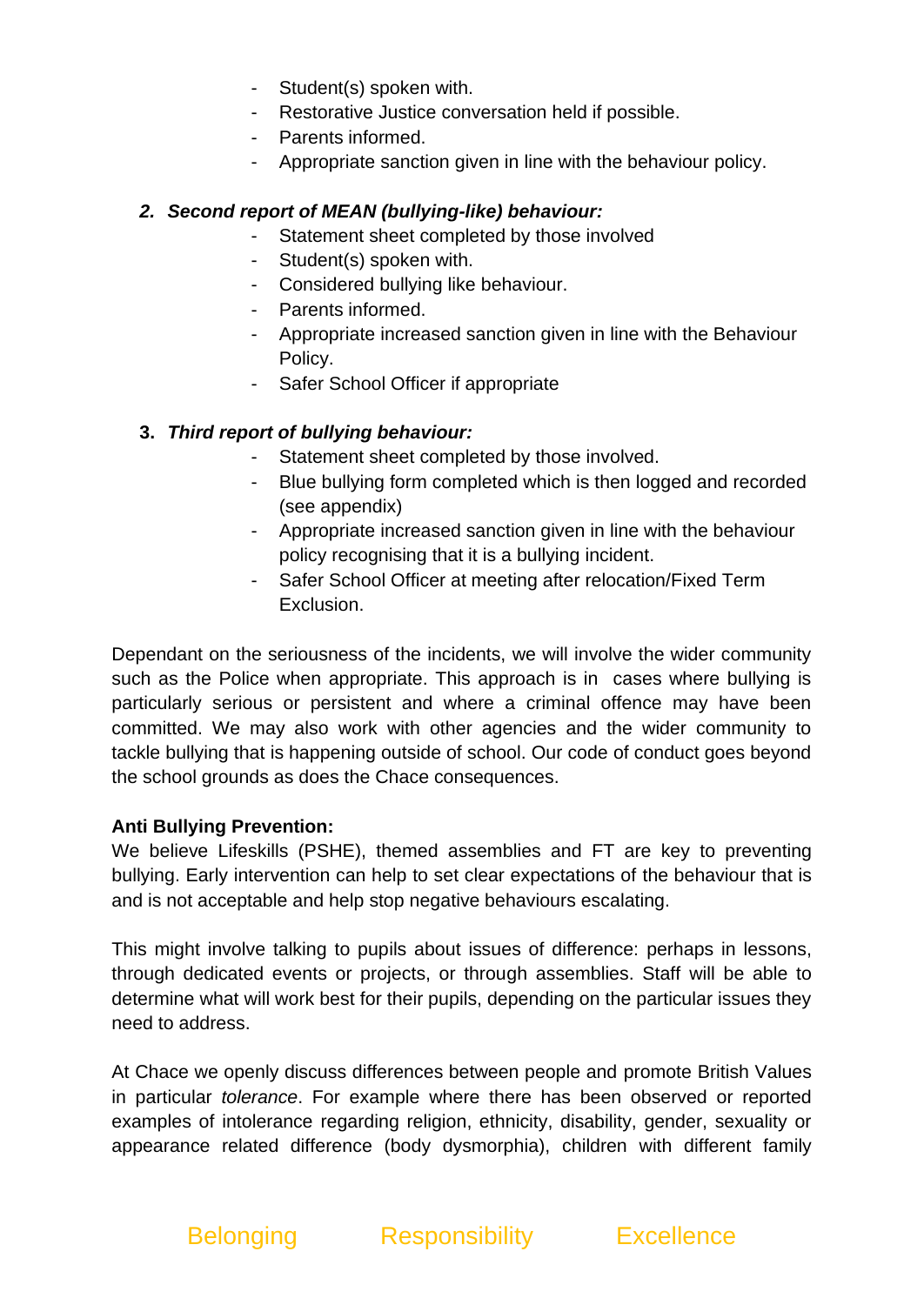situations, such as looked after children or those with caring responsibilities. We actively teach children that using any prejudice based language is unacceptable.

Where possible we draw on the experience and expertise of anti-bullying organisations with a proven track record and/or specialised expertise in dealing with certain forms of bullying to provide effective staff training. Pedagogy around this suggest that Anti-bullying policies are most effective when all school staff understand the principles and purpose of the school's policy, its legal responsibilities regarding bullying, how to resolve problems, and where to seek support. We invest in specialised skills to help our staff understand the needs of their pupils, including those with special educational needs and/or disability (SEND) and lesbian, gay, bisexual and transgender (LGB&T) pupils <sup>2</sup>

## **Logging and tracking incidence and follow up and support following a bullying incident (Blue Form)**

# **Support for victim**

To further support the victim after the incidents the following may happen to further support them:

- Refer to ILG for in school support
- Regular monitoring and support from form tutor/Head of Learning/Raising Standards Leader
- Restorative justice facilitated by a member of staff or school's police officer, as appropriate
- If appropriate, refer to external agencies (e.g. CAMHS)
- If appropriate, refer to the school counsellor

### **Support for the perpetrator**

Although there will be a consequence in line with our Behaviour and Equalities Policies, we do recognise that perpetrators may also need support.

Possible options are:

- Refer to ILG for in school support
- Monitor behaviour through report to Form Tutor/Head of Learning/Raising Standards Leader
- Restorative justice facilitated by a member of staff or school's police officer, as appropriate
- If appropriate, refer to external agencies (e.g. CAMHS, PARRS, BSS)
- If appropriate, refer to the school counsellor
- Form change



<sup>2</sup>

https://assets.publishing.service.gov.uk/government/uploads/system/uploads/attachment\_data/file/623 895/Preventing\_and\_tackling\_bullying\_advice.pdf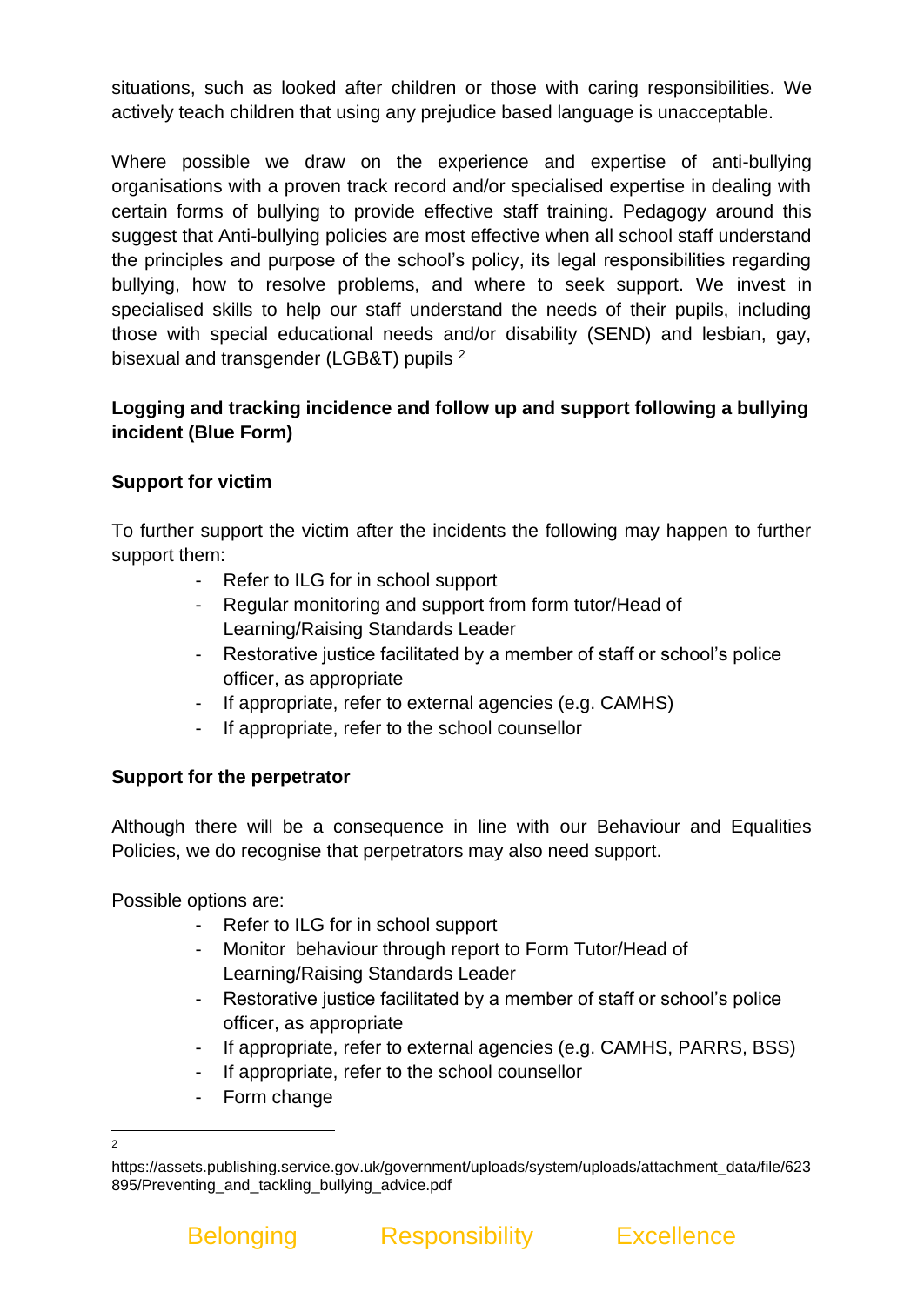- Managed move for a fresh start at another place of education
- Permanent Exclusion or Alternative Provision

### **Resources & Pedagogy:**

<https://www.anti-bullyingalliance.org.uk/> <https://www.gov.uk/bullying-at-school> [https://assets.publishing.service.gov.uk/government/uploads/system/uploads/attach](https://assets.publishing.service.gov.uk/government/uploads/system/uploads/attachment_data/file/623895/Preventing_and_tackling_bullying_advice.pdf) [ment\\_data/file/623895/Preventing\\_and\\_tackling\\_bullying\\_advice.pdf](https://assets.publishing.service.gov.uk/government/uploads/system/uploads/attachment_data/file/623895/Preventing_and_tackling_bullying_advice.pdf) [https://www.anti-bullyingalliance.org.uk/anti-bullying-week/anti-bullying-week-2018](https://www.anti-bullyingalliance.org.uk/anti-bullying-week/anti-bullying-week-2018-choose-respect) [choose-respect](https://www.anti-bullyingalliance.org.uk/anti-bullying-week/anti-bullying-week-2018-choose-respect)

[https://assets.publishing.service.gov.uk/government/uploads/system/uploads/attach](https://assets.publishing.service.gov.uk/government/uploads/system/uploads/attachment_data/file/755135/Mental_health_and_behaviour_in_schools__.pdf) [ment\\_data/file/755135/Mental\\_health\\_and\\_behaviour\\_in\\_schools\\_\\_.pdf](https://assets.publishing.service.gov.uk/government/uploads/system/uploads/attachment_data/file/755135/Mental_health_and_behaviour_in_schools__.pdf)

*Completed and written by Head of Learning, Raising Standards Leader and Pritam Vekaria – Deputy Headteacher*

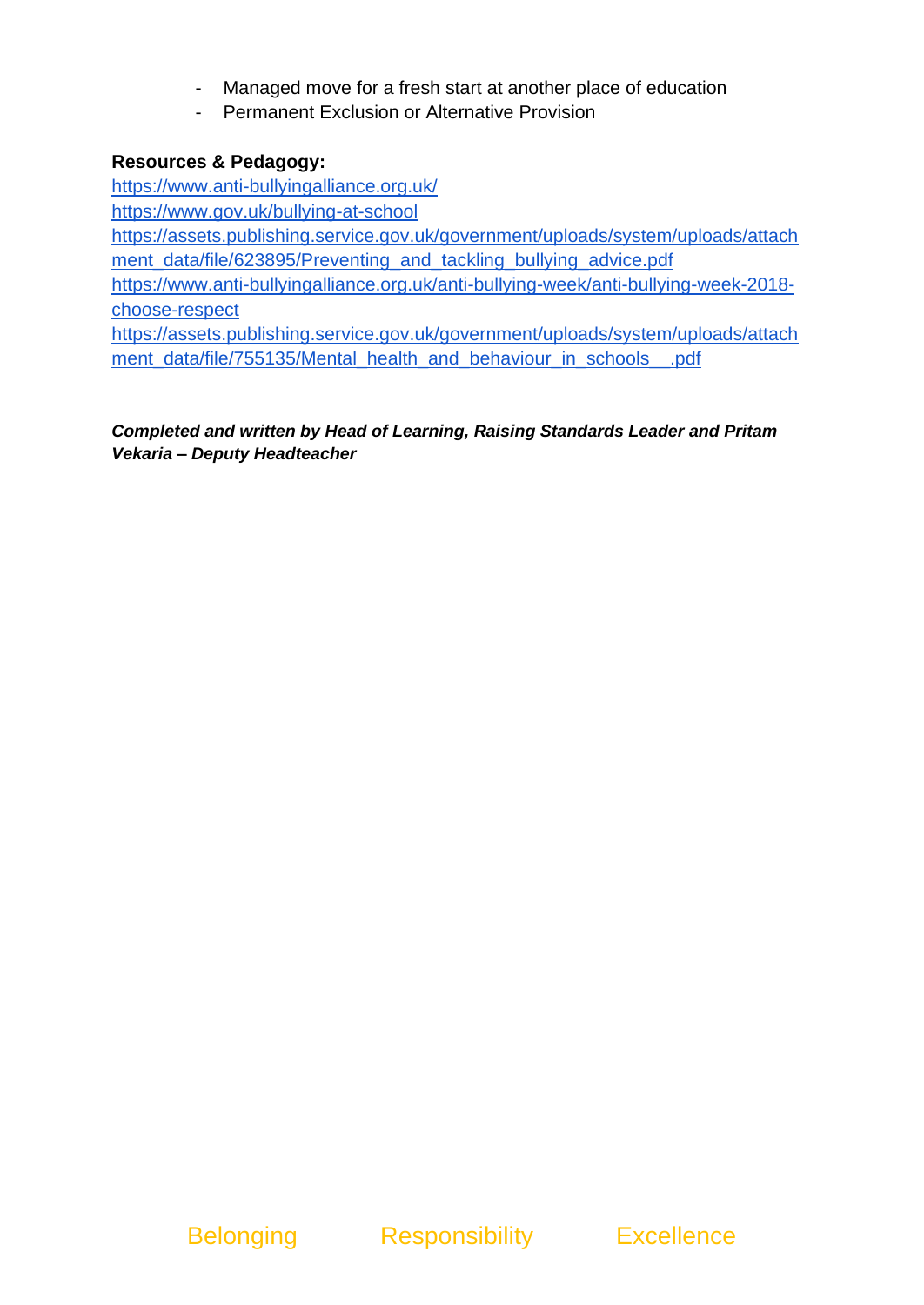# **Appendix 1 – Blue Form**

#### **Brief summary of behaviour:**

#### **Action taken**

Overall (include details if incident referred on):

With each individual (noted on page 1)

In Action Taken include any sanctions, exclusions, parental involvement, or involvement with external agencies

| Form completed by: | Date: |
|--------------------|-------|
|                    |       |

Belonging Responsibility Excellence